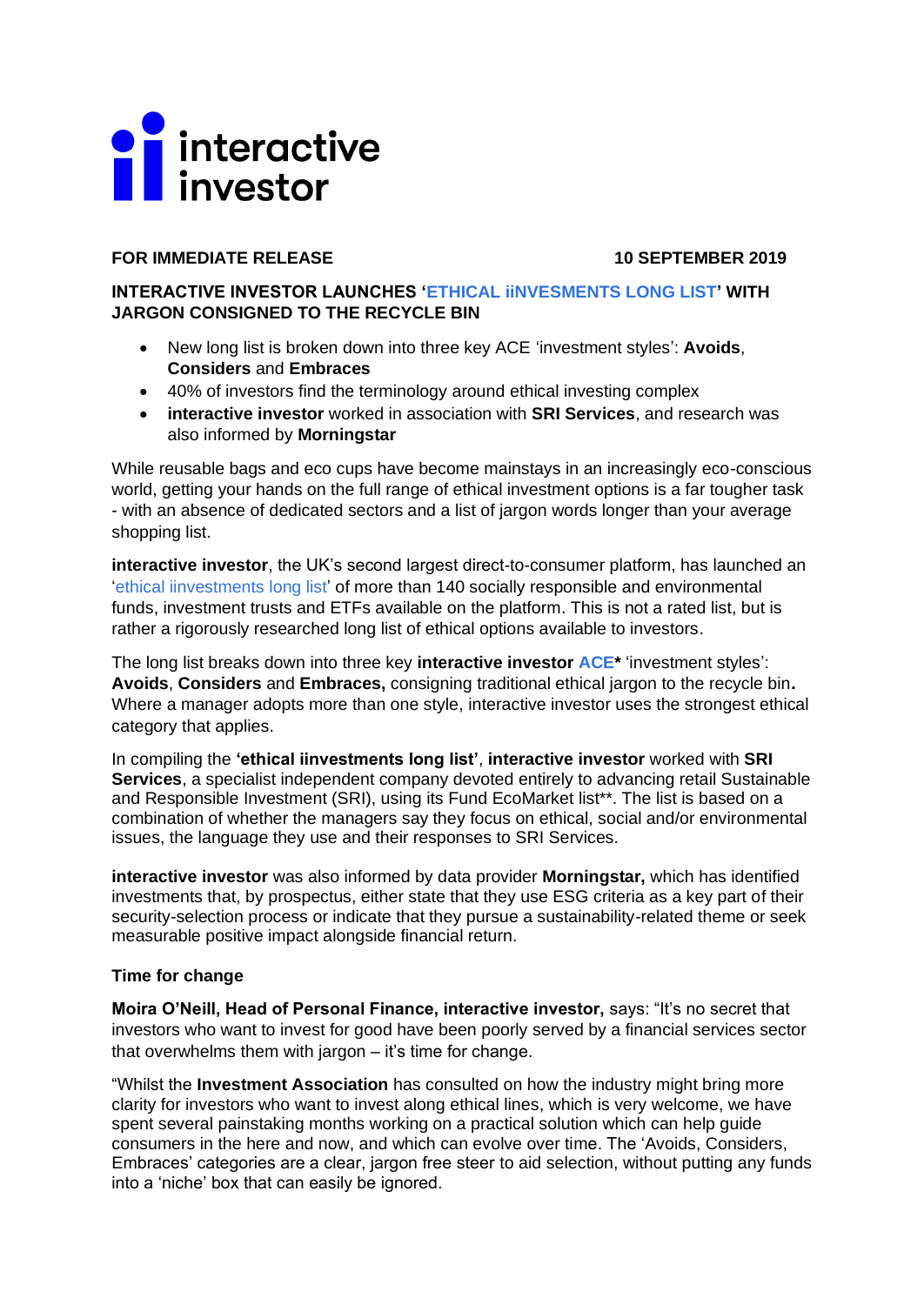"The aim is that this will start a conversation rather than prescribing and creating something static. So, in the same way that we have taken guidance from experts at SRI Services and are extremely grateful for their input, we are very open to feedback from investors and the industry."

| Interactive investor ACE investment<br>style* | <b>Definition</b>                                                                                                                                                                         |
|-----------------------------------------------|-------------------------------------------------------------------------------------------------------------------------------------------------------------------------------------------|
| Avoids                                        | Funds that focus on simply excluding<br>companies, sectors or specific business<br>practices                                                                                              |
| Considers                                     | Funds that carefully consider an often wide<br>range of ethical and/ or environmental,<br>social and governance (ESG) issues or<br>themes when balancing positive or negative<br>factors. |
| Embraces                                      | Funds that focus on companies delivering<br>positive social and/ or environmental<br>outcomes                                                                                             |

# **Complex terminology**

A recent poll\*\*\* of **interactive investor** customers found that 40% find the terminology around ethical investing complex – which is likely to be a significant factor as to why only 23% say they invest in ethical funds. While 28% said they don't invest in ethical funds because of a lack of interest in such propositions, 15% cited not knowing where to start as the main barrier.

The well-documented climate emergency, and scourge of plastic waste highlighted in awareness campaigns like David Attenborough's Blue Planet II documentary series have helped to thrust the environmental issue up the pollical agenda and into the public consciousness. But when it comes to investing for good, there's some myth busting to be done – a recent poll of interactive investor customers found that 15% believe returns must be sacrificed in order to invest ethically.

**Rebecca O'Keeffe, Head of Investment, interactive investor**, adds: "Ethical investing is, by its very nature, hugely subjective. However, far from compromising investment performance, there is a growing body of evidence that suggests that companies with good environmental, social and governance practices should be expected to outperform their less ethical counterparts, especially as interest in sustainability and environmental issues grows. Investors need to stop thinking that ethical options limit their investment potential and consider ways in which they could help improve both the planet and their financial futures."

**Julia Dreblow, Director, SRI Services says,** "Investors are uniquely well placed to help solve many environmental and social challenges. Indeed, without the support of investors it is hard to see how existential threats like climate change and biodiversity loss might be addressed.

"The mainstream investment community has been slow to recognise this and even slower at bringing it to the attention of individual investors. The fact that such challenges present both real and immediate investment risks and opportunities has been buried even deeper.

"It is with this in mind that we have been delighted to help interactive investor with this important development. Through the 'ACE' list, ii has highlighted that different funds take different paths and therefore suit different people.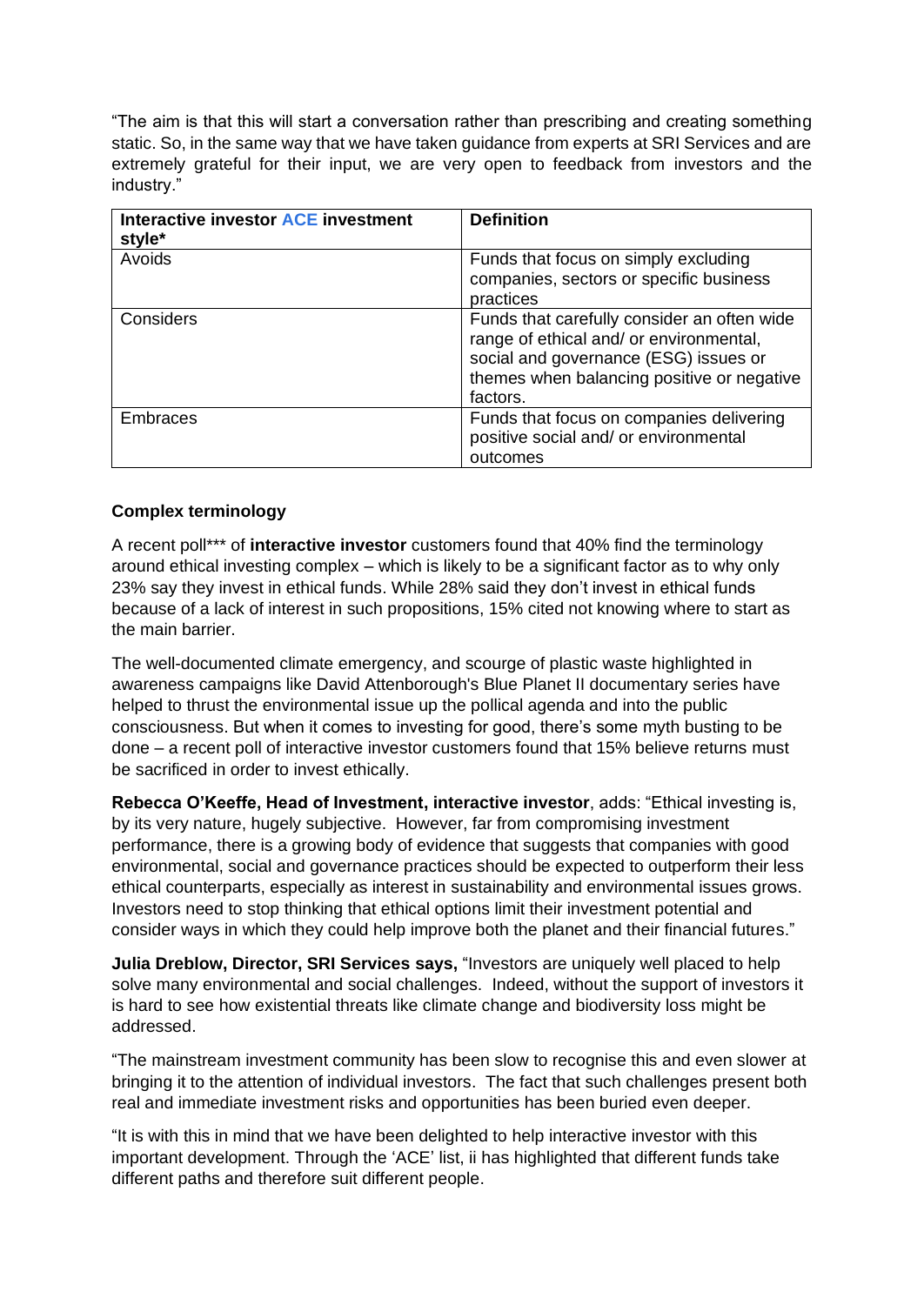"Although there is significant variation within each of these three groups, each of the listed funds has more to say about ethical, social and/or environmental issues than the funds that are not on this list. Each is also a true investment and must not be confused with charity or philanthropy as their purpose remains to maximise investment returns in line with their published remit.

"In some of these funds you will find company names that you recognise, in others you may not. For the funds that hold well-known companies this can mean that the fund has only a 'light touch' negative ethical screening policy, that it favours sustainability aware 'best in sector' companies - or that it is committed to putting companies under pressure to improve their operations through 'responsible ownership' strategies."

**interactive investor** will continue to monitor the market for new launches and for managers who have adopted ethical screening into their selection processes. Those who have will add more ethical investment options to our tradable universe.

Independent ethical experts at SRI Services will also be monitoring the list to check the investments listed are robust, ethical options.

This list is however only a starting point, it is up to individual investors to identify which options most closely reflect their views on ethical, social and environmental issues.

**Hortense Bioy, Director, Sustainability Research, Morningstar, says,** "We were delighted to share our latest sustainable investments data and research to support interactive investor in building a select list of socially and environmentally conscious funds. Investors now have enough suitable sustainable fund options from which to choose, enabling them to build broadly diversified portfolios. For years, that was not the case. Investor choice will only become more robust over the next several years as asset managers continue to roll out new and differentiated strategies and the many recently launched ones establish longer track records."

**-ENDS-**

For further information, please contact:

Jemma Jackson Head of PR interactive investor 07818 076 218 | 0207 680 3672 Twitter: @JemmaJackson\_

Myron Jobson Personal Finance Campaigner interactive investor 020 7680 3639 Twitter: @Myron\_Jobson

### **Editor's notes:**

\*For full definition of the interactive investor ACE investment styles, see [here](https://www.ii.co.uk/ethical-investments-table-definitions#ii-ethical)